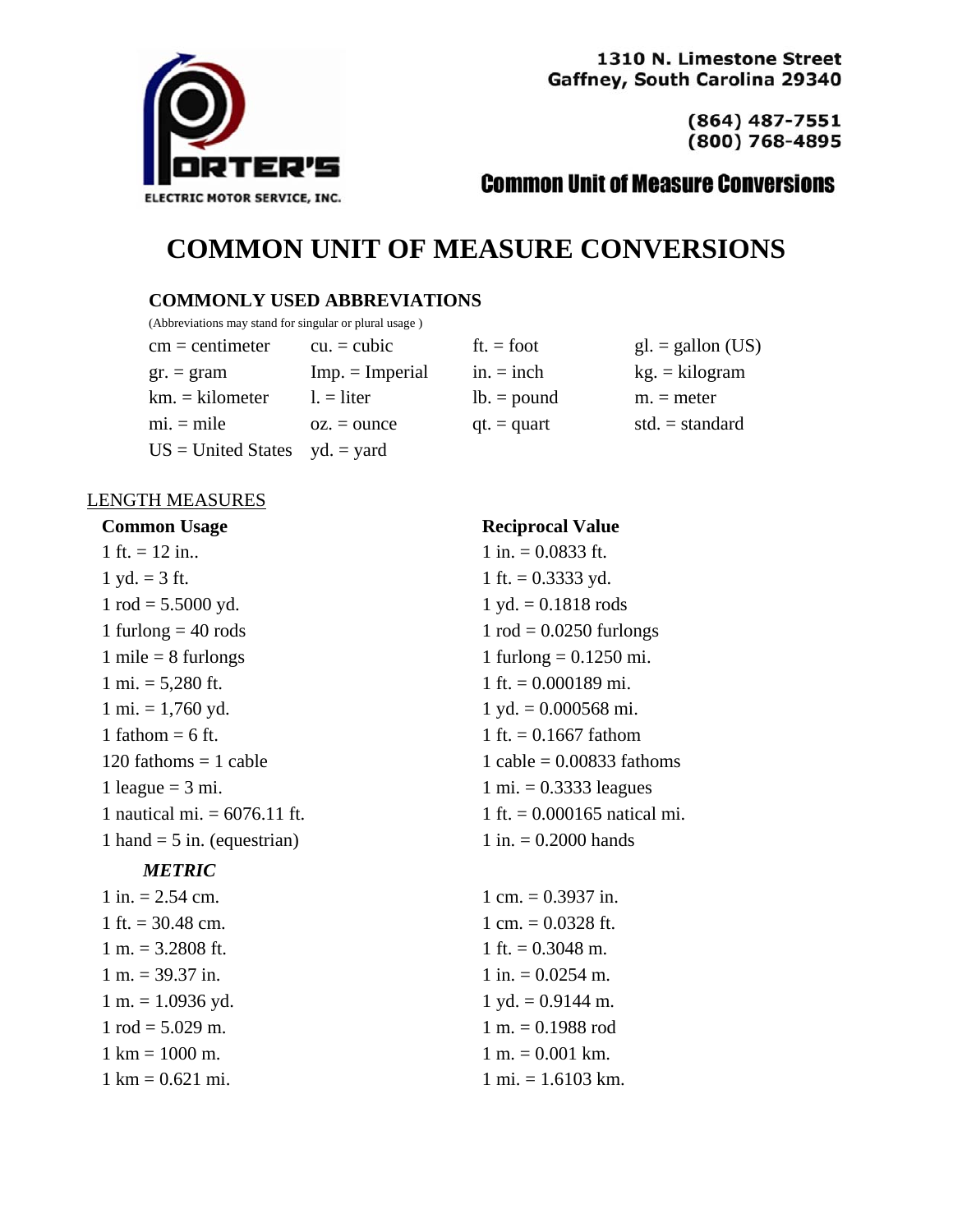### SQUARE MEASURES

1 sq. ft.  $= 144$  sq. in. 1 sq. in  $= 0.0069$  sq. in. 1 sq. mi.  $= 640$  acres 1 acre  $= 0.0016$  sq. mi.

#### *METRIC*

1 sq. ft. =  $0.0929$  sq. m. 1 sq. m. =  $10.7643$  sq. ft. 1 sq. m.  $= 1.196$  sq. yd. 1 sq. yd.  $= 0.8361$  sq. m. 1 hectare  $= 2.47$  acres 1 acre  $= 0.4049$  hectares 1 sq. km.  $= 0.386$  sq. mi.  $= 1$  sq. mi.  $= 2.59$  sq. km.

#### **Common Usage Reciprocal Value**

1 sq. yd. = 9 sq. ft.  $1 \text{ sq. ft} = 0.1111 \text{ sq. yd}$ . 1 sq. rod = 30.25 sq. yd. 1 sq. yd. = 0.0331 sq. rods

1 sq. cm.  $= 0.1550$  sq. in. 1 sq. in.  $= 6.452$  sq. cm.

#### CUBIC & VOLUME MEASURES

| <b>Common Usage</b>            | <b>Reciprocal Value</b>            |
|--------------------------------|------------------------------------|
| 1 cu. ft. $= 1,728$ cu. in     | 1 cu. in. $= 0.0005787$ cu. ft.    |
| 1 cu. yd. $= 27$ cu. ft.       | 1 cu. ft. $= 0.0370$ cu. yd.       |
| 1 cord (wood) = $128$ cu. ft.  | 1 cu. ft. $= 0.0078$ cord          |
| 1 US std. gal. $= 231$ cu. in. | 1 cu. in. $= 0.00016$ US std. gal. |
| <i><b>METRIC</b></i>           |                                    |

| 1 cu. in. $= 16.39$ cu. cm.  |
|------------------------------|
| 1 cu. m. $= 35.3357$ cu. ft. |
| 1 cu. m. $= 1.308$ cu. yd.   |

### *DRY MEASURES*

1 qt. = 2 pints 1 pint =  $0.5000$  qt.  $1 \text{ peck} = 8 \text{ qt.}$   $1 \text{ qt.} = 0.1250 \text{ peck}$ 

#### *METRIC*

1 qt. dry = 1.101 l.  $1 \text{ } 1 = 0.908$  qt. dry  $1 \text{ peck} = 8.810 \text{ l}.$   $1 \text{ l.} = 0.1135 \text{ peck}$ 

1 cu. cm.  $= 0.0610$  cu. in. 1 cu. ft.  $= 0.0283$  cu. m. 1 cu. yd.  $= 0.7646$  cu. m.

 $1 \text{ bushel} = 4 \text{ pecks}$  1 peck = 0.2500 bushels

1 hectoliter  $= 2.8375$  bushels 1 bushel  $= 0.3524$  hectoliters